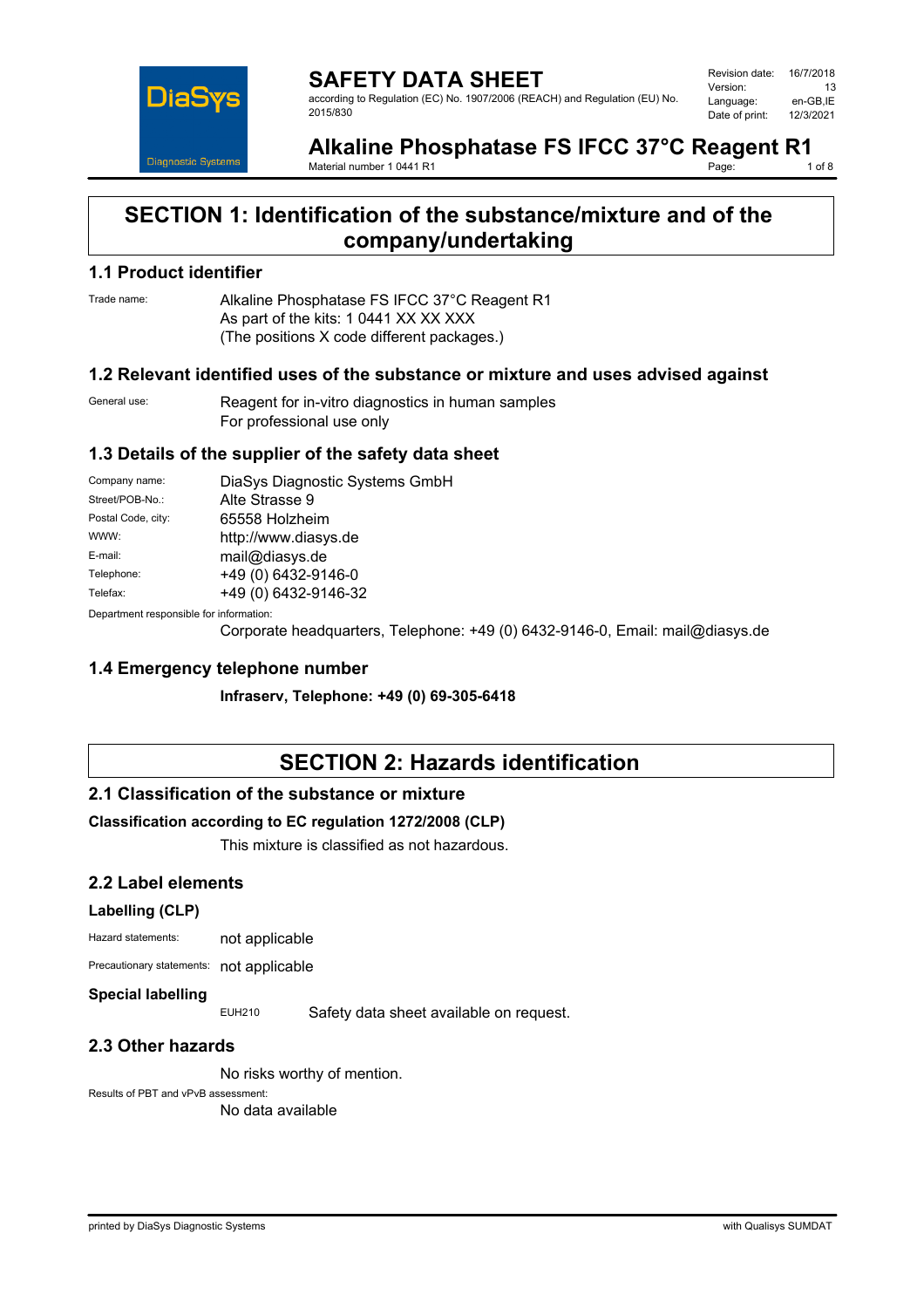

**SAFETY DATA SHEET** according to Regulation (EC) No. 1907/2006 (REACH) and Regulation (EU) No. 2015/830

#### Alkaline Phosphatase FS IFCC 37°C Reagent R1<br>Material number 1 0441 R1<br>2 of 8 Page:

Material number 1 0441 R1

# **SECTION 3: Composition / information on ingredients**

### 3.1 Substances: not applicable

# **3.2 Mixtures**

### Chemical characterisation: Aqueous solution

| Hazardous ingredients:                |                                      |         |                                                                      |
|---------------------------------------|--------------------------------------|---------|----------------------------------------------------------------------|
| Ingredient                            | Designation                          | Content | Classification                                                       |
| I EC No.<br>204-709-8<br>CAS 124-68-5 | 2-Amino-2-methylpropanol $\leq 10\%$ |         | Skin Irrit. 2; H315. Eye Irrit. 2; H319.<br>Aquatic Chronic 3; H412. |

Full text of H- and EUH-statements: see section 16.

Additional information: Contains Sodium azide (0.95 g/L) as preservative. Contains in traces also zinc.

# **SECTION 4: First aid measures**

## **4.1 Description of first aid measures**

| In case of inhalation:  | Move victim to fresh air. If you feel unwell, seek medical advice.                                                                                                                                                                               |
|-------------------------|--------------------------------------------------------------------------------------------------------------------------------------------------------------------------------------------------------------------------------------------------|
| Following skin contact: | Change contaminated clothing. Remove residues with water. In case of skin irritation,<br>consult a physician.                                                                                                                                    |
| After eye contact:      | Immediately flush eyes with plenty of flowing water for 10 to 15 minutes holding eyelids<br>apart. Remove contact lenses, if present and easy to do. Continue rinsing.<br>In case of troubles or persistent symptoms, consult an opthalmologist. |
| After swallowing:       | Rinse mouth thoroughly with water. Do not induce vomiting without medical advice.<br>Have victim drink large quantities of water, with active charcoal if possible. Seek medical<br>attention.                                                   |
|                         | 4.2 Most important symptoms and effects, both acute and delayed                                                                                                                                                                                  |

# After contact with skin: May cause skin irritation in susceptible persons. After eye contact: The product can cause irritation of the eyes.

## **4.3 Indication of any immediate medical attention and special treatment needed**

Treat symptomatically.

# **SECTION 5: Firefighting measures**

## **5.1 Extinguishing media**

Suitable extinguishing media:

Product is non-combustible. Extinguishing materials should therefore be selected according to surroundings.

## **5.2 Special hazards arising from the substance or mixture**

Fires in the immediate vicinity may cause the development of dangerous vapours. In case of fire may be liberated: Nitrogen oxides (NOx), carbon monoxide and carbon dioxide.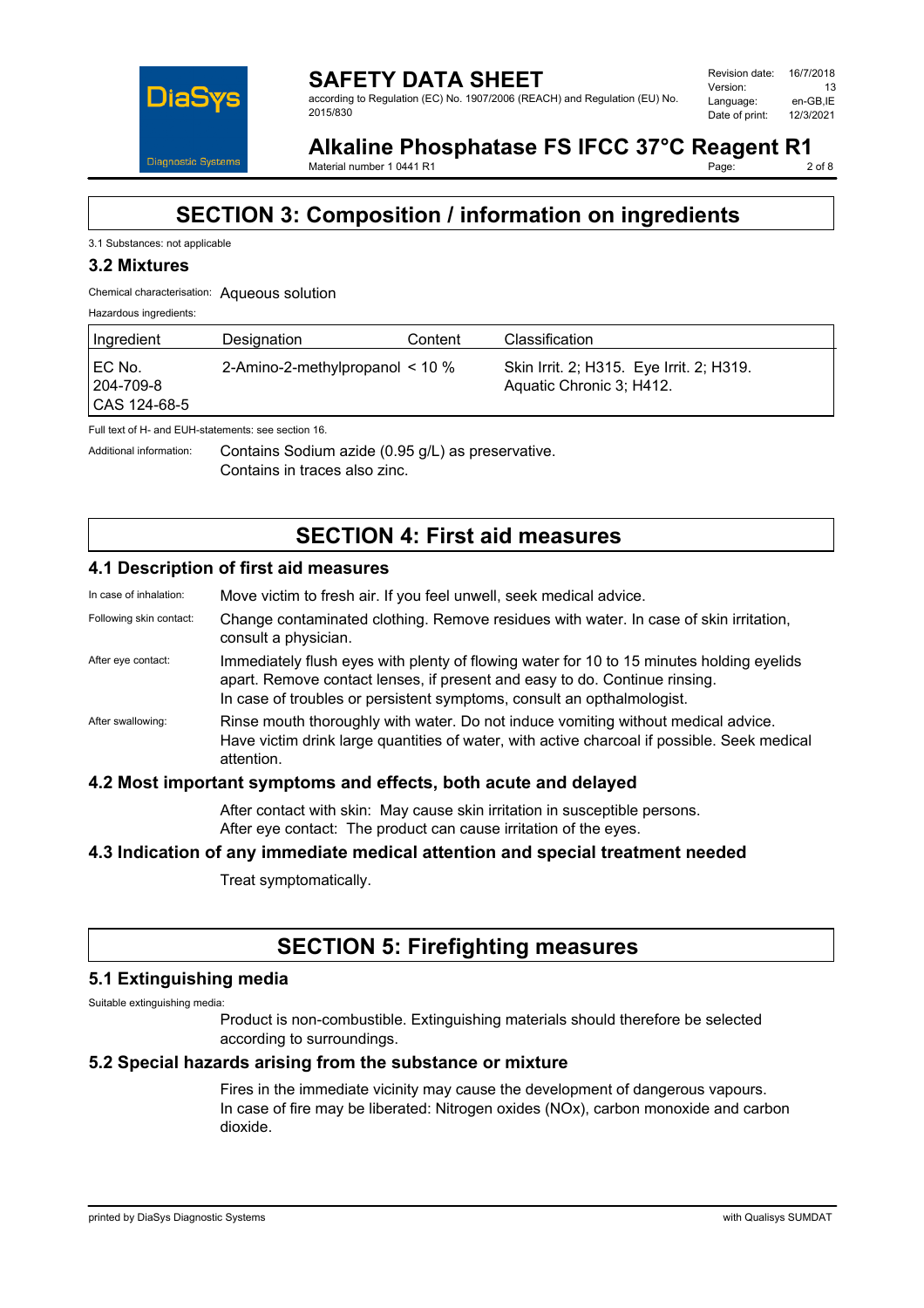

according to Regulation (EC) No. 1907/2006 (REACH) and Regulation (EU) No. 2015/830

| Revision date: | 16/7/2018 |
|----------------|-----------|
| Version:       | 13        |
| Language:      | en-GB.IE  |
| Date of print: | 12/3/2021 |

#### **Alkaline Phosphatase FS IFCC 37°C Reagent R1**<br>Material number 1.0441 R1 Page:

Material number 1 0441 R1

## **5.3 Advice for firefighters**

Special protective equipment for firefighters:

Wear self-contained breathing apparatus.

Additional information: Hazchem-Code: -

Do not allow fire water to penetrate into surface or ground water.

# **SECTION 6: Accidental release measures**

#### **6.1 Personal precautions, protective equipment and emergency procedures**

Avoid contact with skin, eyes, and clothing. Do not breathe vapours. Wear appropriate protective equipment. In enclosed areas: Provide adequate ventilation.

#### **6.2 Environmental precautions**

Do not allow to penetrate into soil, waterbodies or drains.

#### **6.3 Methods and material for containment and cleaning up**

Soak up with absorbent materials such as sand, siliceus earth, acid- or universal binder. Store in special closed containers and dispose of according to ordinance. Wash spill area with plenty of water.

## **6.4 Reference to other sections**

Refer additionally to section 8 and 13.

# **SECTION 7: Handling and storage**

#### **7.1 Precautions for safe handling**

Advices on safe handling: Provide adequate ventilation, and local exhaust as needed. Avoid contact with skin and eyes. Keep all containers, equipment and working place clean. Do not breathe vapours. Wear appropriate protective equipment. Wash hands before breaks and after work. Do not eat, drink or smoke when using this product.

#### **7.2 Conditions for safe storage, including any incompatibilities**

Requirements for storerooms and containers:

Keep containers tightly closed and at a temperature between 2 °C and 8 °C. Protect from light. Do not freeze. Keep sterile.

Hints on joint storage: Do not store together with: Acids, alkalis.

### **7.3 Specific end use(s)**

No information available.

# **SECTION 8: Exposure controls/personal protection**

#### **8.1 Control parameters**

Additional information: Contains no substances with occupational exposure limit values.

#### **8.2 Exposure controls**

Provide good ventilation and/or an exhaust system in the work area.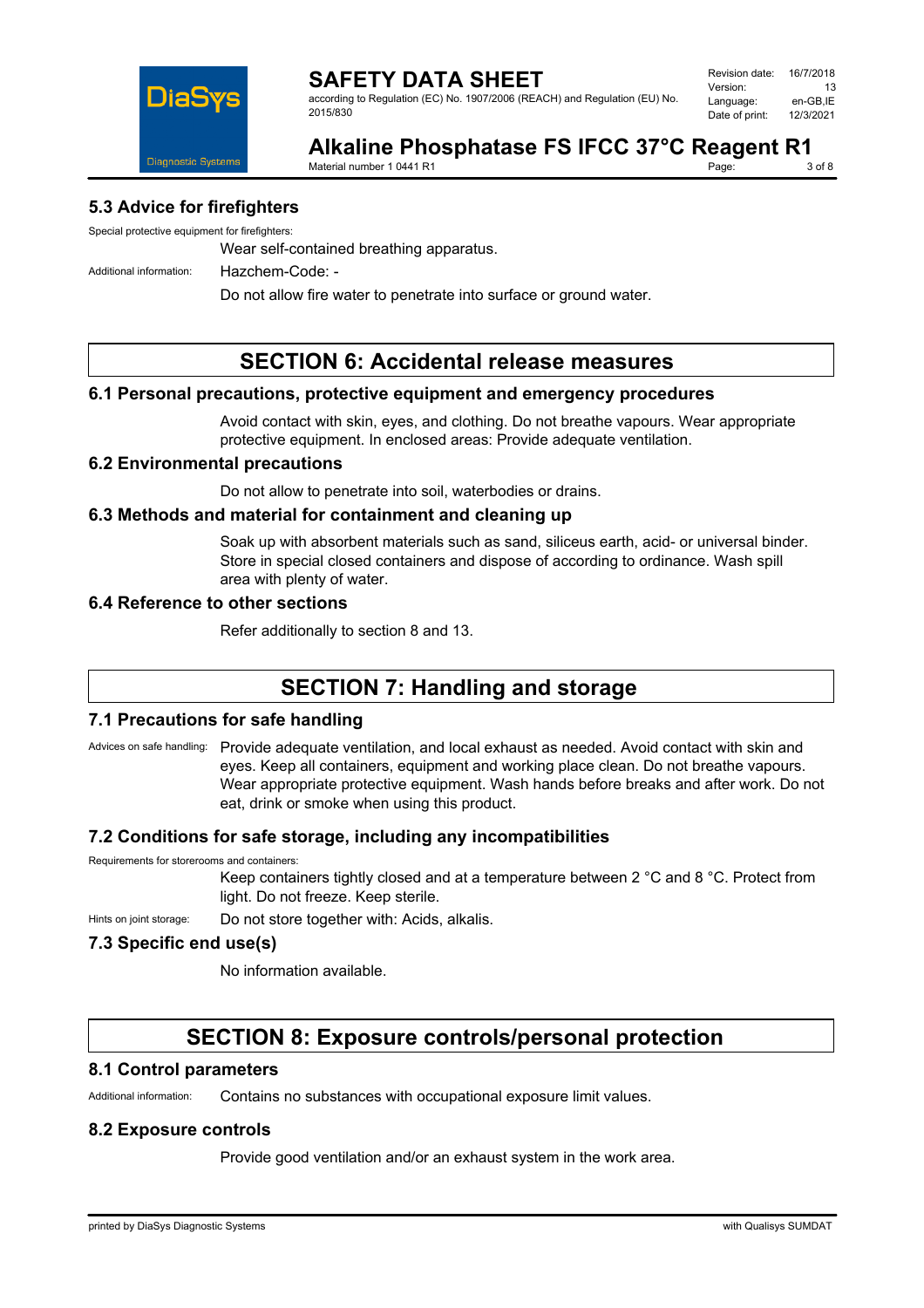according to Regulation (EC) No. 1907/2006 (REACH) and Regulation (EU) No. 2015/830

| Revision date: | 16/7/2018 |
|----------------|-----------|
| Version:       | 13        |
| Language:      | en-GB.IE  |
| Date of print: | 12/3/2021 |



Alkaline Phosphatase FS IFCC 37°C Reagent R1<br>Material number 1 0441 R1<br>4 of 8 Material number 1 0441 R1 Page:

## **Personal protection equipment**

#### **Occupational exposure controls**

| Respiratory protection:                  | Respiratory protection must be worn whenever the WEL levels have been exceeded.<br>Use filter type A (= against vapours of organic substances) according to EN 14387.                                |
|------------------------------------------|------------------------------------------------------------------------------------------------------------------------------------------------------------------------------------------------------|
| Hand protection:                         | Protective gloves according to EN 374.<br>Glove material: Nitrile rubber - Breakthrough time: >480 min.<br>Observe glove manufacturer's instructions concerning penetrability and breakthrough time. |
| Eye protection:                          | Tightly sealed goggles according to EN 166.                                                                                                                                                          |
| Body protection:                         | Wear suitable protective clothing.                                                                                                                                                                   |
| General protection and hygiene measures: | Avoid contact with skin and eyes. Change contaminated clothing. Wash hands before<br>breaks and after work. Do not breathe vapours. Do not eat, drink or smoke when using<br>this product.           |

# **SECTION 9: Physical and chemical properties**

# **9.1 Information on basic physical and chemical properties**

| Appearance:                              | Physical state at 20 °C and 101.3 kPa: liquid<br>Colour: colourless, clear |
|------------------------------------------|----------------------------------------------------------------------------|
| Odour:                                   | weak amine-like                                                            |
| Odour threshold:                         | No data available                                                          |
| pH:                                      | at 30 °C: 10.4                                                             |
| Melting point/freezing point:            | No data available                                                          |
| Initial boiling point and boiling range: | No data available                                                          |
| Flash point/flash point range:           | not combustible                                                            |
| Evaporation rate:                        | No data available                                                          |
| Flammability:                            | No data available                                                          |
| Explosion limits:                        | No data available                                                          |
| Vapour pressure:                         | No data available                                                          |
| Vapour density:                          | No data available                                                          |
| Density:                                 | at 20 °C: approx. 1.011 g/mL                                               |
| Water solubility:                        | completely miscible                                                        |
| Partition coefficient: n-octanol/water:  | No data available                                                          |
| Auto-ignition temperature:               | No data available                                                          |
| Decomposition temperature:               | No data available                                                          |
| Viscosity, kinematic:                    | No data available                                                          |
| Explosive properties:                    | No data available                                                          |
| Oxidizing characteristics:               | No data available                                                          |
|                                          |                                                                            |

# **9.2 Other information**

Additional information: No data available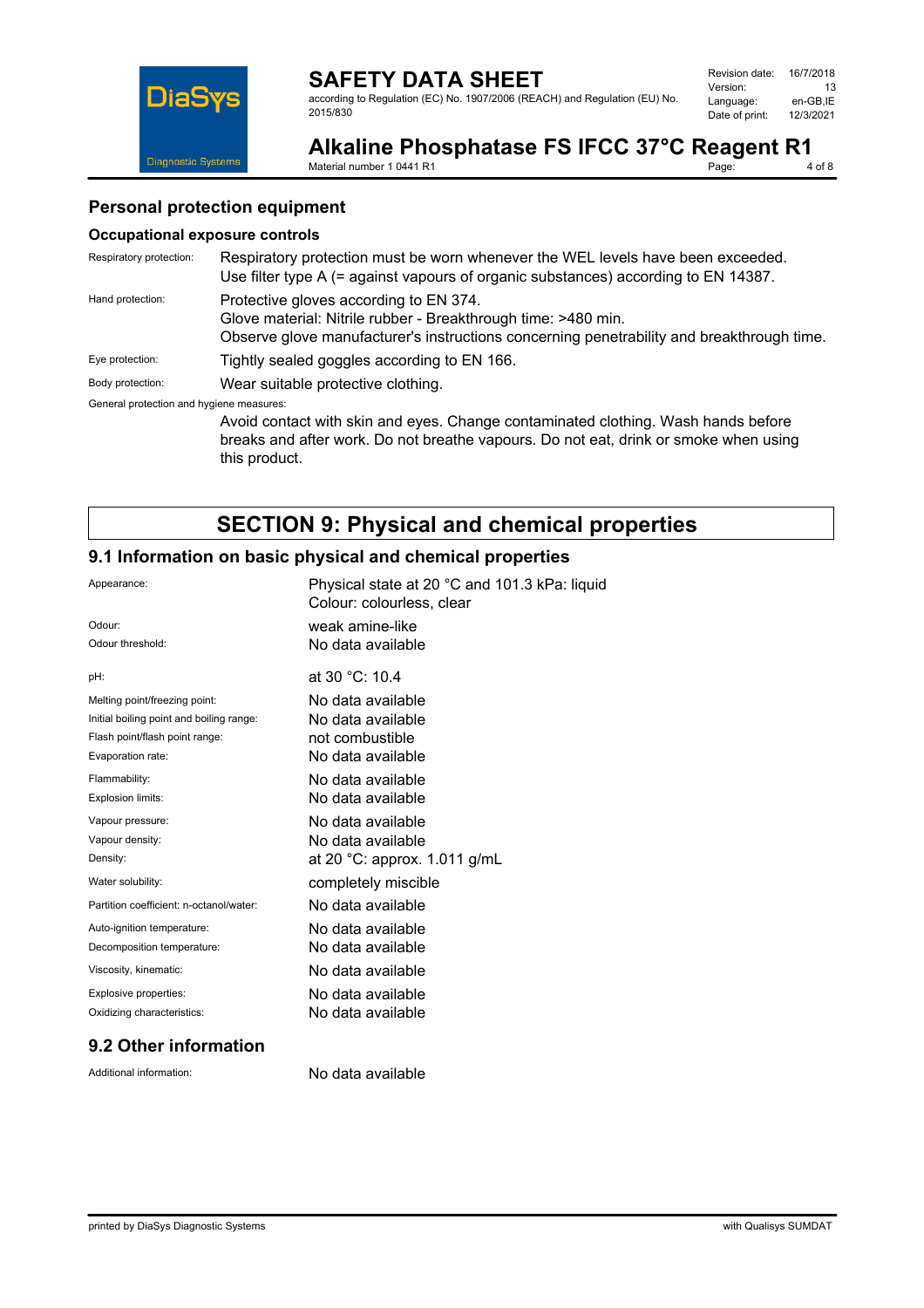

#### **SAFETY DATA SHEET** according to Regulation (EC) No. 1907/2006 (REACH) and Regulation (EU) No. 2015/830

| Revision date: | 16/7/2018 |
|----------------|-----------|
| Version:       | 13        |
| Language:      | en-GB.IE  |
| Date of print: | 12/3/2021 |

#### Alkaline Phosphatase FS IFCC 37°C Reagent R1<br>Material number 1 0441 R1 Page:

Material number 1 0441 R1

# **SECTION 10: Stability and reactivity**

## **10.1 Reactivity**

Refer to 10.3

#### **10.2 Chemical stability**

Stable under recommended storage conditions.

#### **10.3 Possibility of hazardous reactions**

No hazardous reactions known.

#### **10.4 Conditions to avoid**

Protect against heat /sun rays.

#### **10.5 Incompatible materials**

Acids, alkalis

#### **10.6 Hazardous decomposition products**

No hazardous decomposition products when regulations for storage and handling are observed.

Thermal decomposition: No data available

# **SECTION 11: Toxicological information**

## **11.1 Information on toxicological effects**

| Toxicological effects: | Acute toxicity (oral): Lack of data.                                                                                                                                                                                                              |
|------------------------|---------------------------------------------------------------------------------------------------------------------------------------------------------------------------------------------------------------------------------------------------|
|                        | Acute toxicity (dermal): Lack of data.                                                                                                                                                                                                            |
|                        | Acute toxicity (inhalative): Lack of data.                                                                                                                                                                                                        |
|                        | Skin corrosion/irritation: Lack of data.                                                                                                                                                                                                          |
|                        | Serious eye damage/irritation: Lack of data.                                                                                                                                                                                                      |
|                        | Sensitisation to the respiratory tract: Lack of data.                                                                                                                                                                                             |
|                        | Skin sensitisation: Lack of data.                                                                                                                                                                                                                 |
|                        | Germ cell mutagenicity/Genotoxicity: Lack of data.                                                                                                                                                                                                |
|                        | Carcinogenicity: Lack of data.                                                                                                                                                                                                                    |
|                        | Reproductive toxicity: Lack of data.                                                                                                                                                                                                              |
|                        | Effects on or via lactation: Lack of data.                                                                                                                                                                                                        |
|                        | Specific target organ toxicity (single exposure): Lack of data.                                                                                                                                                                                   |
|                        | Specific target organ toxicity (repeated exposure): Lack of data.                                                                                                                                                                                 |
|                        | Aspiration hazard: Lack of data.                                                                                                                                                                                                                  |
| Other information:     | Contains Sodium azide (0.95 g/L):<br>After resorption of toxic quantities: headache, dizziness, nausea, cough, vomiting,<br>spasms, breathing paralysis, CNS disorders, low blood pressure, cardiovascular failure,<br>unconsciousness, collapse. |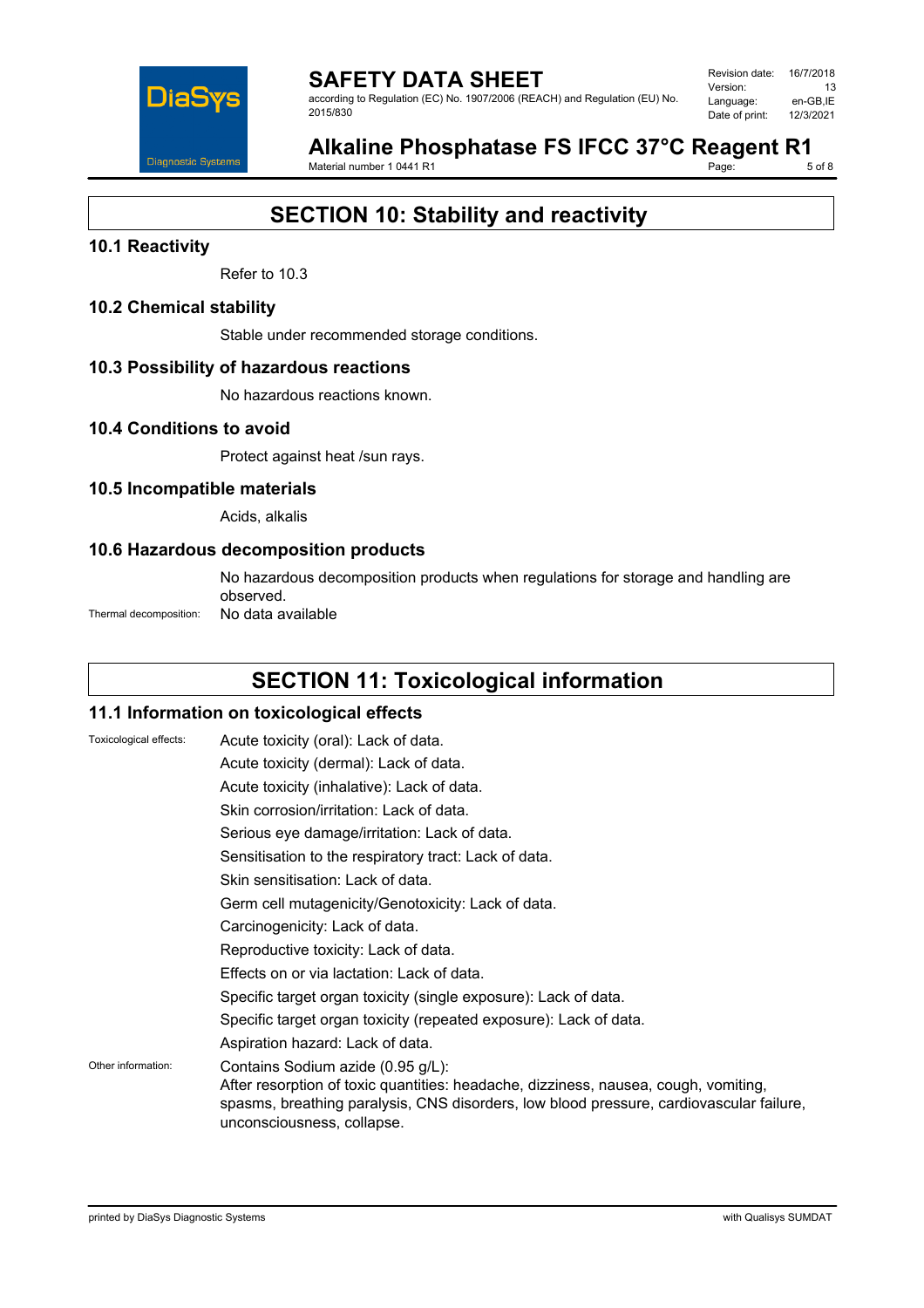

according to Regulation (EC) No. 1907/2006 (REACH) and Regulation (EU) No. 2015/830

| Revision date: | 16/7/2018 |
|----------------|-----------|
| Version:       | 13        |
| Language:      | en-GB.IE  |
| Date of print: | 12/3/2021 |

#### Alkaline Phosphatase FS IFCC 37°C Reagent R1<br>Material number 1 0441 R1 Page:

Material number 1 0441 R1

#### **Symptoms**

After contact with skin: May cause skin irritation in susceptible persons. After eye contact: The product can cause irritation of the eyes.

# **SECTION 12: Ecological information**

#### **12.1 Toxicity**

Further details: No data available

#### **12.2 Persistence and degradability**

Further details: No data available

#### **12.3 Bioaccumulative potential**

Partition coefficient: n-octanol/water:

No data available

#### **12.4 Mobility in soil**

No data available

#### **12.5 Results of PBT and vPvB assessment**

No data available

#### **12.6 Other adverse effects**

General information: Do not allow to enter into ground-water, surface water or drains.

# **SECTION 13: Disposal considerations**

#### **13.1 Waste treatment methods**

#### **Product**

| Waste key number: | 06 03 13 $*$ = Solid salts and solutions containing heavy metals.    |
|-------------------|----------------------------------------------------------------------|
|                   | * = Evidence for disposal must be provided.                          |
| Recommendation:   | Special waste. Dispose of waste according to applicable legislation. |

#### **Package**

Waste key number: 15 01 02 = Plastic packaging Recommendation: Dispose of waste according to applicable legislation. Non-contaminated packages may be recycled.

#### **Additional information**

Discharge into the environment must be avoided.

# **SECTION 14: Transport information**

#### **14.1 UN number**

ADR/RID, IMDG, IATA-DGR:

not applicable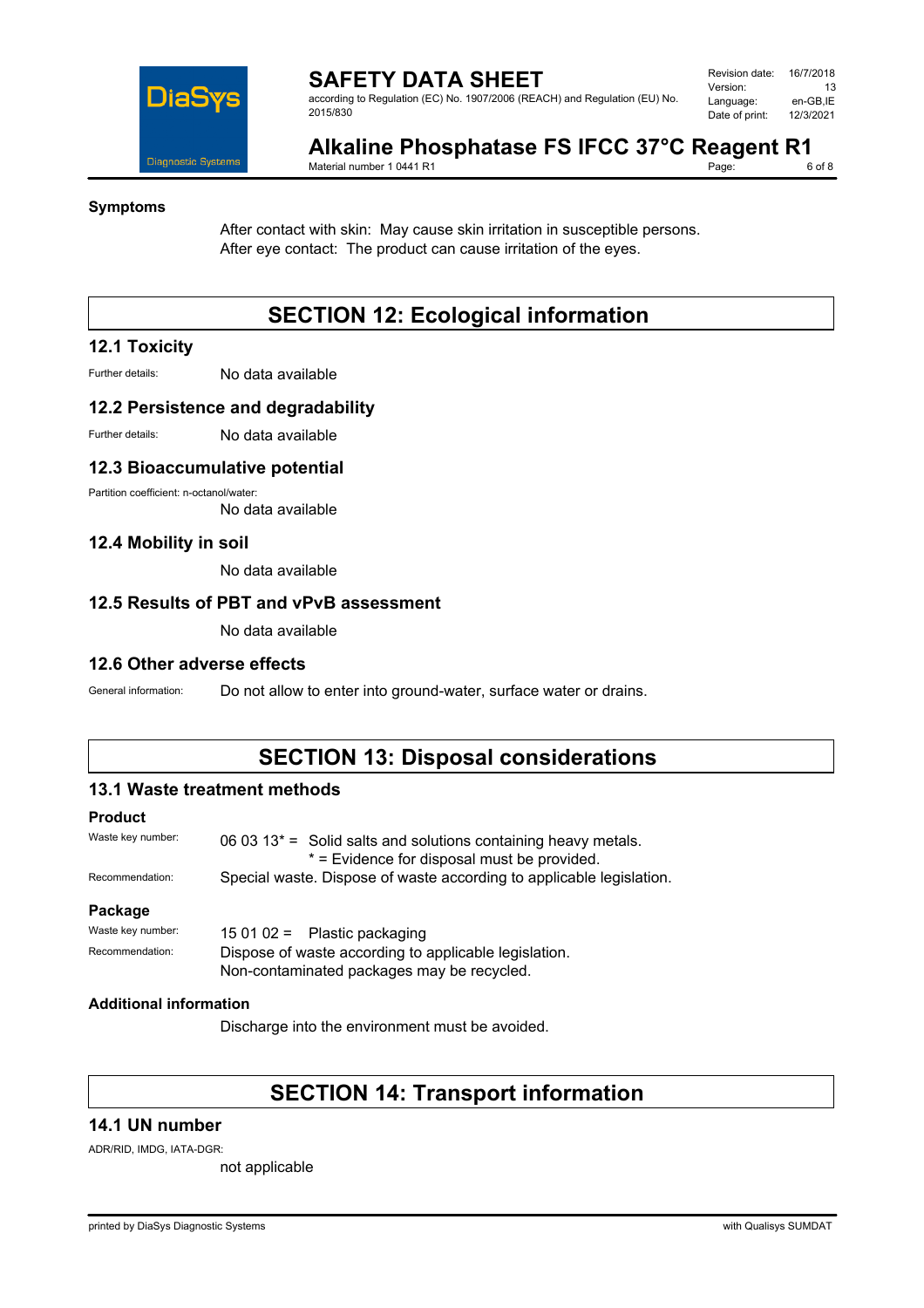

according to Regulation (EC) No. 1907/2006 (REACH) and Regulation (EU) No. 2015/830

| Revision date: | 16/7/2018 |
|----------------|-----------|
| Version:       | 13        |
| Language:      | en-GB,IE  |
| Date of print: | 12/3/2021 |



**Alkaline Phosphatase FS IFCC 37°C Reagent R1**<br>Material number 1 0441 R1

Material number 1 0441 R1

7 of 8

## **14.2 UN proper shipping name**

ADR/RID, IMDG, IATA-DGR:

Not restricted

# **14.3 Transport hazard class(es)**

ADR/RID, IMDG, IATA-DGR:

not applicable

# **14.4 Packing group**

ADR/RID, IMDG, IATA-DGR:

not applicable

## **14.5 Environmental hazards**

Marine pollutant: no

#### **14.6 Special precautions for user**

No dangerous good in sense of these transport regulations.

## **14.7 Transport in bulk according to Annex II of Marpol and the IBC Code**

No data available

# **SECTION 15: Regulatory information**

## **15.1 Safety, health and environmental regulations/legislation specific for the substance or mixture**

#### **National regulations - Great Britain**

Hazchem-Code:

No data available

#### **15.2 Chemical Safety Assessment**

For this mixture a chemical safety assessment is not required.

# **SECTION 16: Other information**

#### **Further information**

Wording of the H-phrases under paragraph 2 and 3:

- H315 = Causes skin irritation.
- H319 = Causes serious eye irritation.
- H412 = Harmful to aquatic life with long lasting effects.
- EUH210 = Safety data sheet available on request.